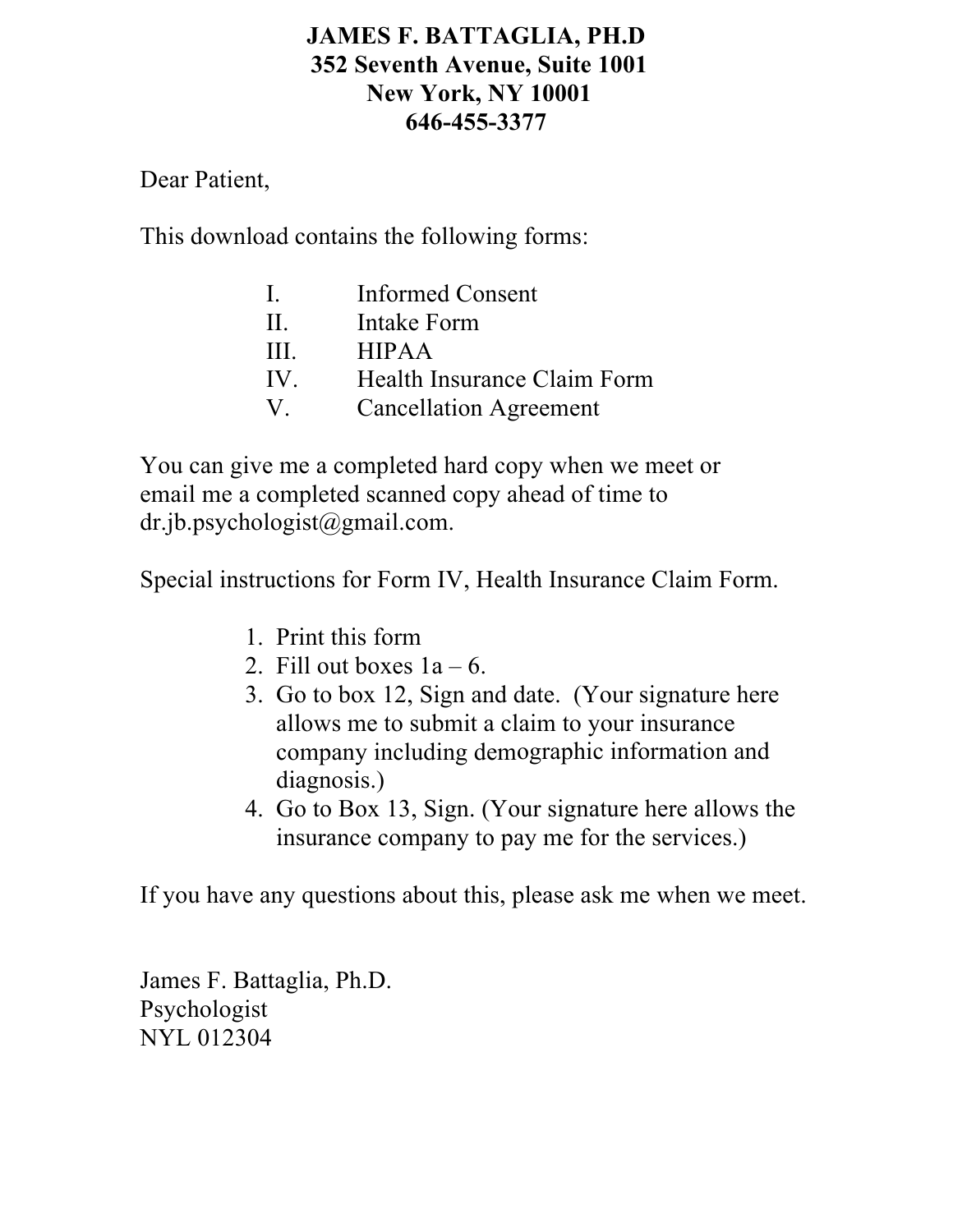Form I - Informed Consent for Treatment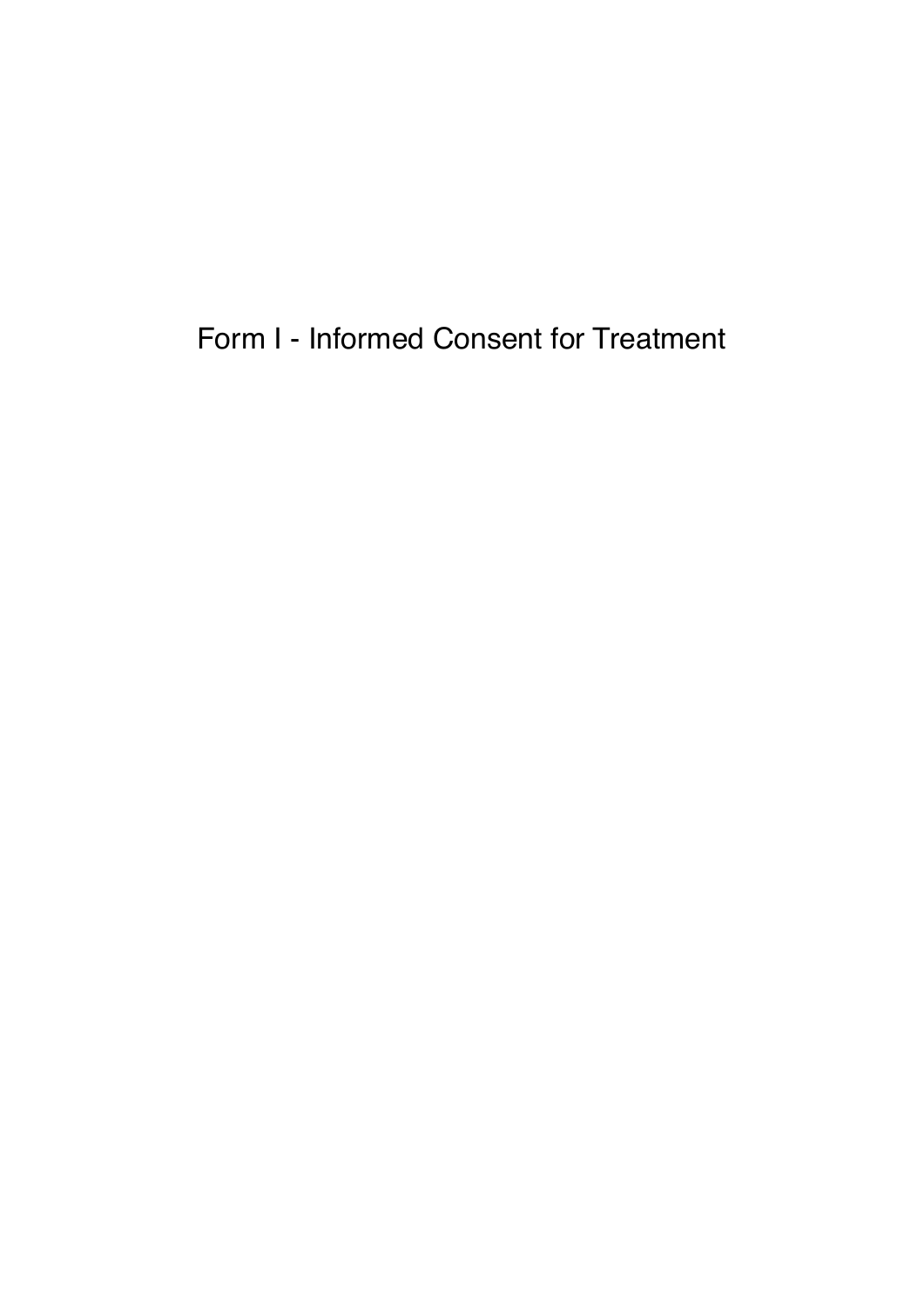#### **PATIENT: RETAIN THIS PAGE FOR YOUR RECORDS**

**JAMES F. BATTAGLIA, PH.D. 352 Seventh Avenue, Suite 1001 New York, NY 10011 646-455-3377 docjb.com**

James F. Battaglia, Ph.D. Psychologist NYL: 012304

#### **INFORMED CONSENT FOR TREATMENT 2020**

**Welcome to my psychology practice!** I am looking forward to working with you and I will make every effort to accommodate your needs. So that you may be fully informed about the services you are receiving, please take the time to read the following information about our practice policies. **Please do not hesitate to ask any questions if any of the following seems unclear.** 

I would like you to be aware of your right to confidentiality and our commitment to safeguard that right. The patient-therapist relationship is a confidential and privileged one, and is thus protected by law and ethical code. However, there may be limits to confidentiality depending on your particular circumstance. For example, if your health care carrier is under the Federal ERISA act, it is entitled to and may request information about your sessions. Likewise, PIP, Workers' Compensation, and other legal/court cases may override confidentiality. In cases in which there is a clear risk of harm to self or others or of suspected child abuse, confidentiality is limited by law.

If you have been referred for psychological or neuropsychological testing, I will assess the extent and type of testing that will be most useful in answering the diagnostic question. This may be done before or at the time of the first appointment, or as testing unfolds, depending on the nature of the case. *Please note, that an examination does not guarantee a specific diagnosis or set of recommendations.* These are made on a case-by-case basis according to the presentation of symptoms and particular needs of the examinee.

If you choose to engage in psychotherapy, please be aware that the process of psychotherapy involves change and can be an exciting process. At times, it may also seem frustrating and may arouse strong, difficult emotions. You may discover that the way you think about the world, the way you view your past, present, and future, and the way you relate to others may be altered. Therapy will require your work and commitment. My most important mission as a therapist is to help you make progress in your work toward reaching your goals. I will strive at all times to utilize my best clinical skills and professional judgment in this endeavor. In my work with children, please be mindful that parents/guardians should understand the need of their children to develop trust in a therapist. *Thus, I ask that parents/guardians limit their desire for specific details of the treatment.* However, I will be sure to address any concerns parents may have regarding their child's treatment.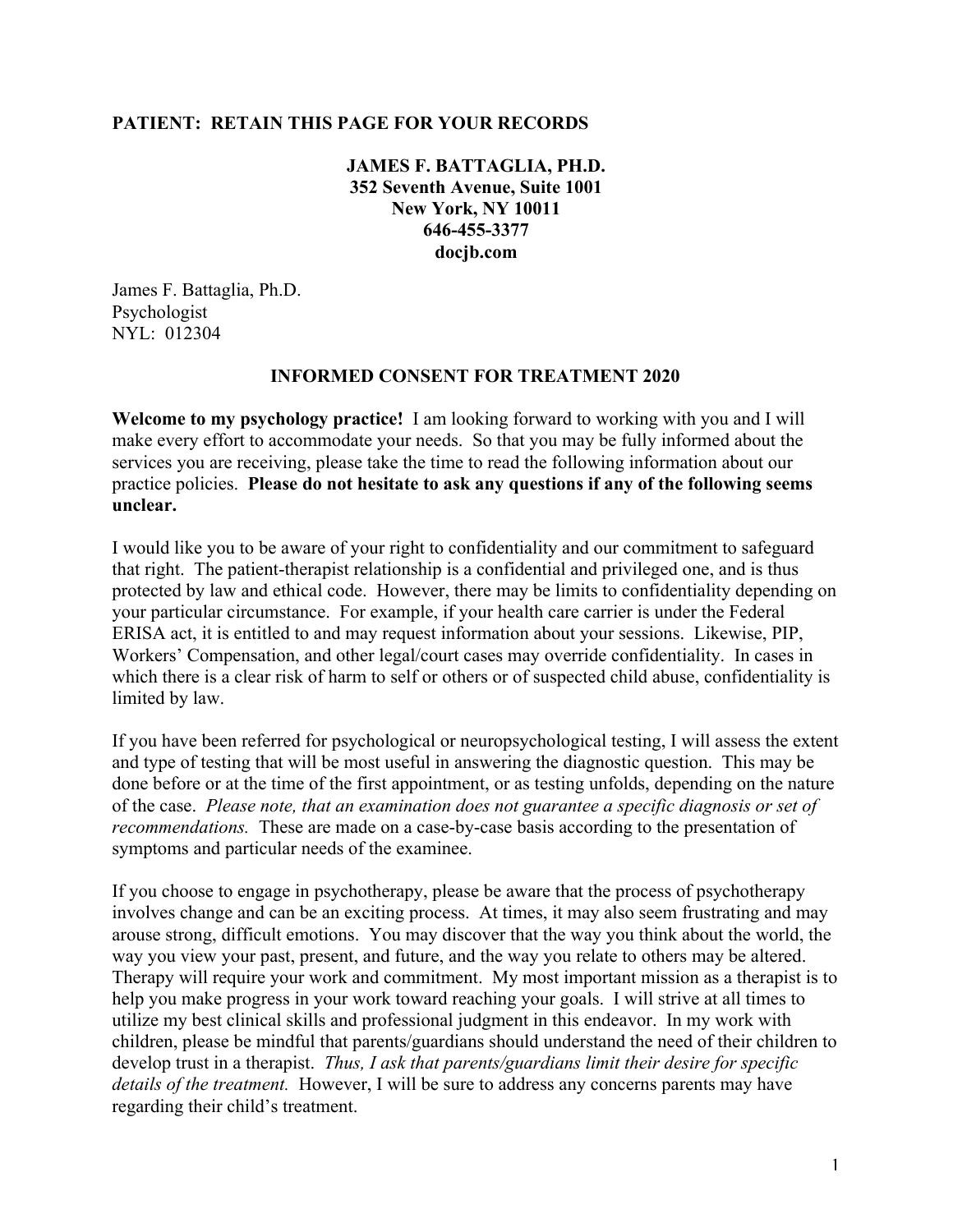## **PATIENT: RETAIN THIS PAGE FOR YOUR RECORDS**

Individual and family therapy sessions are usually scheduled to last 45 minutes, unless otherwise indicated. I will make every effort to begin your session on time and I appreciate your timeliness in keeping appointments. The frequency of therapy sessions is arranged by you and me, based on recommendations and your needs. You are free to terminate therapy at any time. Typically, termination is usually a mutual goal that is planned for by the patient and therapist. If at any time you feel that therapy is not meeting your needs, you are strongly encouraged to present your concerns to me.

Regarding billing, payment in full is due at the time the service is rendered. Information regarding fees is available upon request. I reserve the right to charge an interest charge of  $1\frac{1}{2}\%$ per month (18% per annual percentage rate) on accounts that are greater than 30 days overdue. There is also a returned check fee of \$25.00. Please note that in cases in which the account has been neglected by the patient and there has been no show of good faith despite our repeated attempts toward resolution, I reserve the right to turn the account over to a collection agency. In hardship circumstances, I am available to discuss payment arrangements.

If there is a matter that cannot wait until the next session, I am available by telephone at times other than your scheduled appointment. For a telephone call which lasts fifteen minutes or longer, I reserve the right to charge you a fee proportionate to the individual psychotherapy rate. If you have an emergency, and you call after regular business hours or cannot reach me, please call 991 or immediately go the emergency room of the nearest hospital.

I reserve the right to charge you for any missed appointments, or appointments that are canceled with less than 24 hours notice. I will not charge you if a health or family emergency arises. If an appointment is missed or canceled, I will reschedule you, hopefully during the same week.

#### *I am a provider for Aetna, United Healthcare and Oxford.*

*NOTE: Patients in those plans must meet the deductible before the provider begins payment to me*. *So, you are responsible for paying for services until deductible is met.* Please check your plan!

For patients not with those health plans, you are responsible for paying the full fee. *I encourage you to understand your plan's"out of network benefits," if any*. Unfortunately, I have learned that what your insurance provider/representative says over the phone is not always correct or clear. Ultimately, payment is your responsibility. I will assist you with the information you need to submit bills to your carrier. In some instances, I can bill electronically which will save you a step and get you reimbursed more quickly.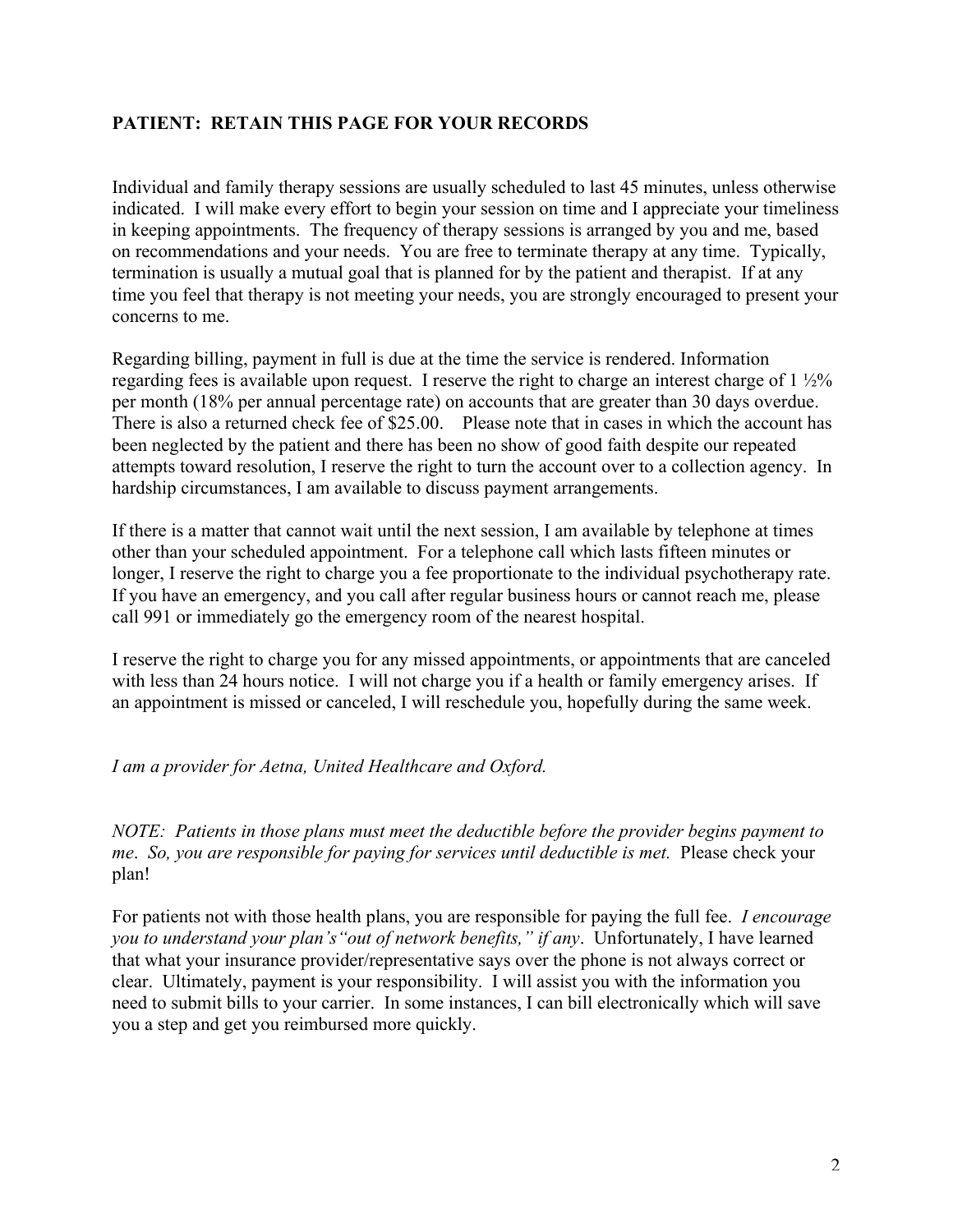#### **PATIENT: COMPLETE THIS PAGE AND GIVE TO DR. BATTAGLIA**

**JAMES F. BATTAGLIA, PH.D. 352 Seventh Avenue, Suite 1001 New York, NY 10001 646-455-3377**

James F. Battaglia, Ph.D. Psychologist NYL: 012304

I have read and understood the Consent for Treatment 2020 provided me by Dr. Battaglia**.** By signing below, I request services from Dr. Battaglia and agree to the provisions of the Consent for Treatment.

Print Patient Name

Signature of Patient if age 14 or over Date

 $\mathcal{L}_\text{max}$  , where  $\mathcal{L}_\text{max}$  and  $\mathcal{L}_\text{max}$  and  $\mathcal{L}_\text{max}$ 

Signature of Parent or Sole Legal Guardian if Patient is under 18 years of age

 $\mathcal{L}_\text{max}$  , where  $\mathcal{L}_\text{max}$  and  $\mathcal{L}_\text{max}$  and  $\mathcal{L}_\text{max}$ 

 $\mathcal{L}_\text{max}$ 

Signature of Other Parent if joint custody of Minor

I am a patient with (check one):

\_\_\_United Healthcare (I am responsible for full payment until deductible, if any, is met.)

\_\_\_Oxford (I am responsible for full payment until deductible, if any, is met.)

 $\mathcal{L}_\mathcal{L}$  , and the contribution of the contribution of  $\mathcal{L}_\mathcal{L}$ 

\_\_\_Aetna (I am responsible for full payment until deductible, if any, is met

\_\_\_Other Insurance Company: \_\_\_\_\_\_\_\_\_\_\_ (I am always responsible for full payment at time of service.)

\_\_\_None (I am always responsible for full payment at time of service.)

(Please photograph your United Healthcare, Oxford, or Aetna card and text it to me at

201-755-0767 or email it to me at dr.jb.psychologist@gmail.com. Also, please complete the

| following information.)<br>ID: |  |
|--------------------------------|--|
| Group:                         |  |
| Insured's Name:                |  |
| Insured's DOB:                 |  |

 $\mathcal{L}_\text{max}$ Date

 $\mathcal{L}$  , we have the set of  $\mathcal{L}$ Date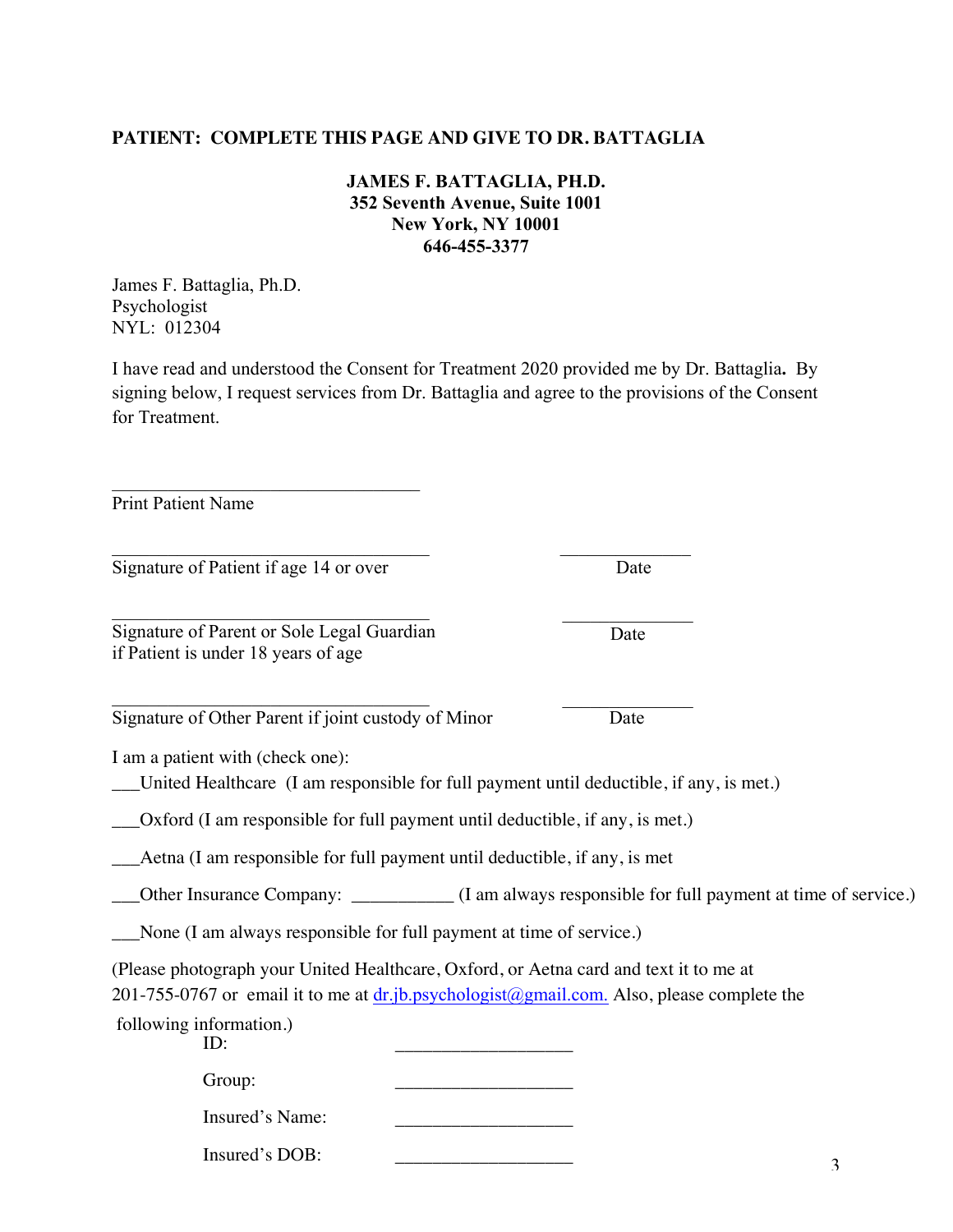Form II - Adult Intake Form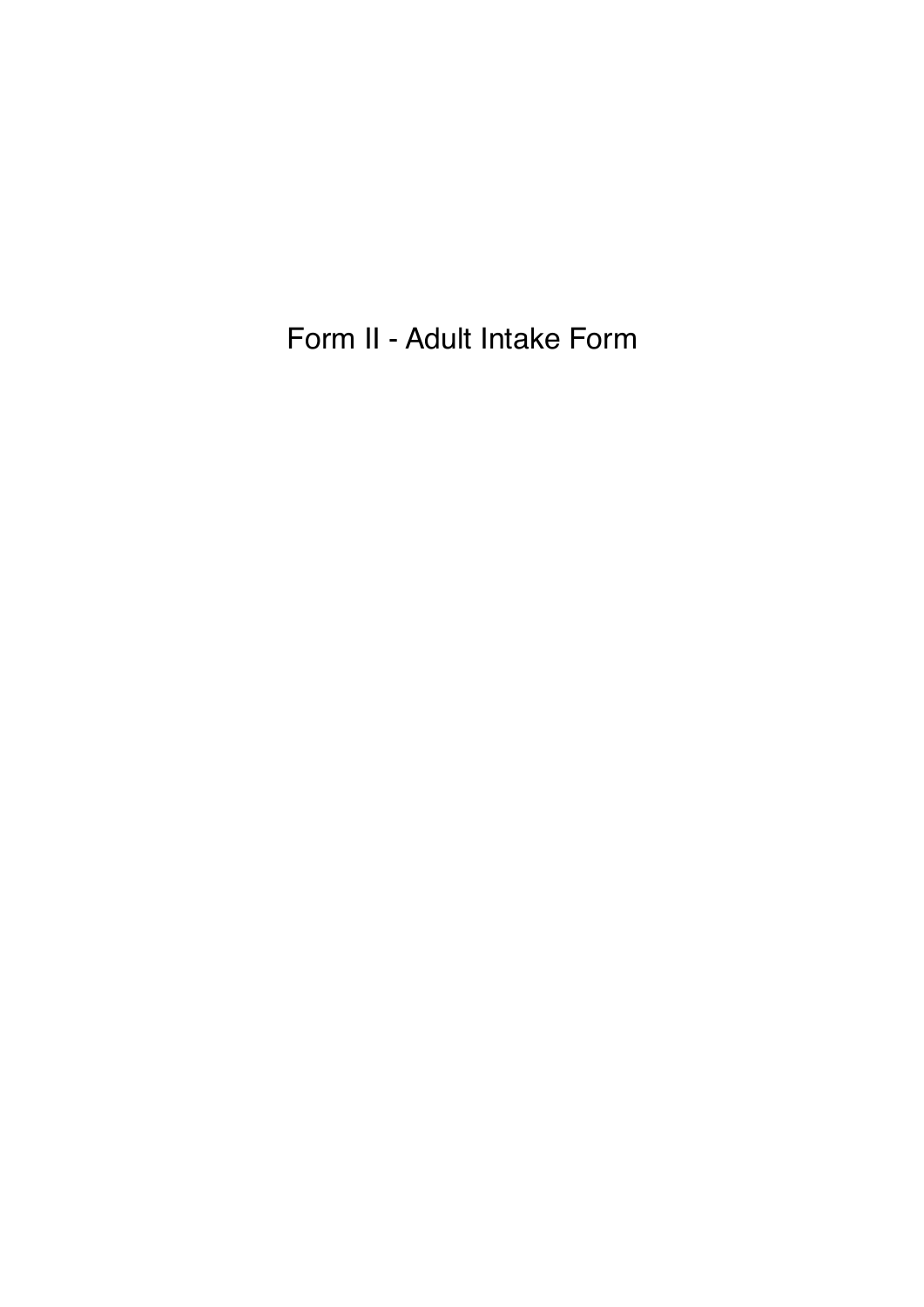# **JAMES F. BATTAGLIA, PH.D. 352 7 TH AVENUE, SUITE 1001 NEW YORK, NY 10001**

## **PATIENT INTAKE FORM 2020**

Please fill in the information below and bring it with you to your first session. Please note: information provided on this form is protected as confidential information.

| <b>Personal Information</b>               |                                                   |                                                                                     |  |
|-------------------------------------------|---------------------------------------------------|-------------------------------------------------------------------------------------|--|
|                                           |                                                   | Name: Date: Date:                                                                   |  |
|                                           |                                                   |                                                                                     |  |
|                                           |                                                   |                                                                                     |  |
|                                           |                                                   |                                                                                     |  |
| State: <u>Zip</u>                         |                                                   |                                                                                     |  |
| Cell/Work/Other Phone:                    |                                                   |                                                                                     |  |
|                                           |                                                   |                                                                                     |  |
| communication.                            |                                                   | *Please note: Email correspondence is not considered to be a confidential medium of |  |
| DOB:                                      | <u> 1990 - Johann Barnett, fransk politiker (</u> | Age: $\qquad \qquad$                                                                |  |
| Marital Status:                           |                                                   |                                                                                     |  |
| Never Married<br>$\Box$                   | $\Box$ Married                                    |                                                                                     |  |
| Divorced<br>$\Box$                        | $\Box$ Separated                                  |                                                                                     |  |
| Have partner<br>$\Box$<br>partner partner | $\Box$ Don't have                                 |                                                                                     |  |
|                                           |                                                   |                                                                                     |  |
| Emergency Contact Name:<br>Relationship:  | <u> 1980 - Jan Barbara Barat, prima polit</u> ik  | Phone:                                                                              |  |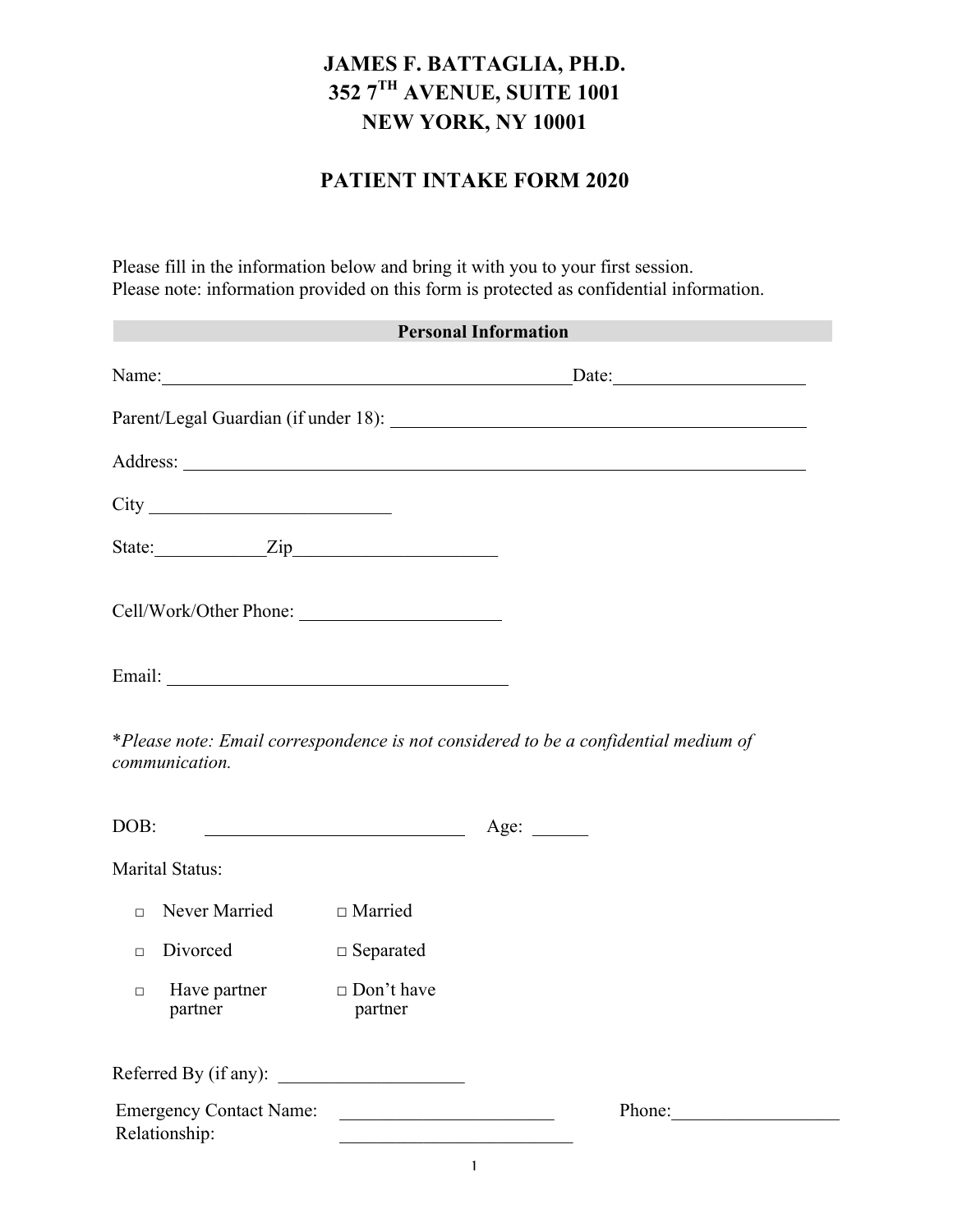Reasons for Seeking Therapy

#### **History**

Have you previously received any type of mental health services (psychotherapy, psychiatric services, etc.)?

□ No □ Yes, previous therapist/practitioner:

Are you currently taking any prescription medication?

 $\Box$  Yes  $\Box$  No If yes, please list medication and dose:

Have you ever been prescribed psychiatric medication?

| $\Box$ Yes |  |  |  |  |  | $\Box$ No If yes, please list medication and dose: |
|------------|--|--|--|--|--|----------------------------------------------------|
|------------|--|--|--|--|--|----------------------------------------------------|

## **General and Mental Health Information**

 $\mathcal{L}_\mathcal{L} = \{ \mathcal{L}_\mathcal{L} = \{ \mathcal{L}_\mathcal{L} = \{ \mathcal{L}_\mathcal{L} = \{ \mathcal{L}_\mathcal{L} = \{ \mathcal{L}_\mathcal{L} = \{ \mathcal{L}_\mathcal{L} = \{ \mathcal{L}_\mathcal{L} = \{ \mathcal{L}_\mathcal{L} = \{ \mathcal{L}_\mathcal{L} = \{ \mathcal{L}_\mathcal{L} = \{ \mathcal{L}_\mathcal{L} = \{ \mathcal{L}_\mathcal{L} = \{ \mathcal{L}_\mathcal{L} = \{ \mathcal{L}_\mathcal{$ 

 $\mathcal{L}_\mathcal{L} = \{ \mathcal{L}_\mathcal{L} = \{ \mathcal{L}_\mathcal{L} = \{ \mathcal{L}_\mathcal{L} = \{ \mathcal{L}_\mathcal{L} = \{ \mathcal{L}_\mathcal{L} = \{ \mathcal{L}_\mathcal{L} = \{ \mathcal{L}_\mathcal{L} = \{ \mathcal{L}_\mathcal{L} = \{ \mathcal{L}_\mathcal{L} = \{ \mathcal{L}_\mathcal{L} = \{ \mathcal{L}_\mathcal{L} = \{ \mathcal{L}_\mathcal{L} = \{ \mathcal{L}_\mathcal{L} = \{ \mathcal{L}_\mathcal{$ 

 $\mathcal{L}_\text{max}$  and  $\mathcal{L}_\text{max}$  and  $\mathcal{L}_\text{max}$  and  $\mathcal{L}_\text{max}$  and  $\mathcal{L}_\text{max}$  and  $\mathcal{L}_\text{max}$ 

 $\mathcal{L}_\text{max}$  , and the contribution of the contribution of the contribution of the contribution of the contribution of the contribution of the contribution of the contribution of the contribution of the contribution of t

 $\mathcal{L}_\text{max}$  and  $\mathcal{L}_\text{max}$  and  $\mathcal{L}_\text{max}$  and  $\mathcal{L}_\text{max}$  and  $\mathcal{L}_\text{max}$  and  $\mathcal{L}_\text{max}$ 

|  |  |  | 1. How would you rate your current physical health? (Please circle one) |
|--|--|--|-------------------------------------------------------------------------|
|--|--|--|-------------------------------------------------------------------------|

| Poor | Unsatisfactory | Satisfactory | Good | Very good |
|------|----------------|--------------|------|-----------|
|      |                |              |      |           |

Please list any specific health problems you are currently experiencing

How would you rate our current sleeping habits (Please circle one)

| Poor | Unsatisfactory | Satisfactory | Good | Very good |
|------|----------------|--------------|------|-----------|
|------|----------------|--------------|------|-----------|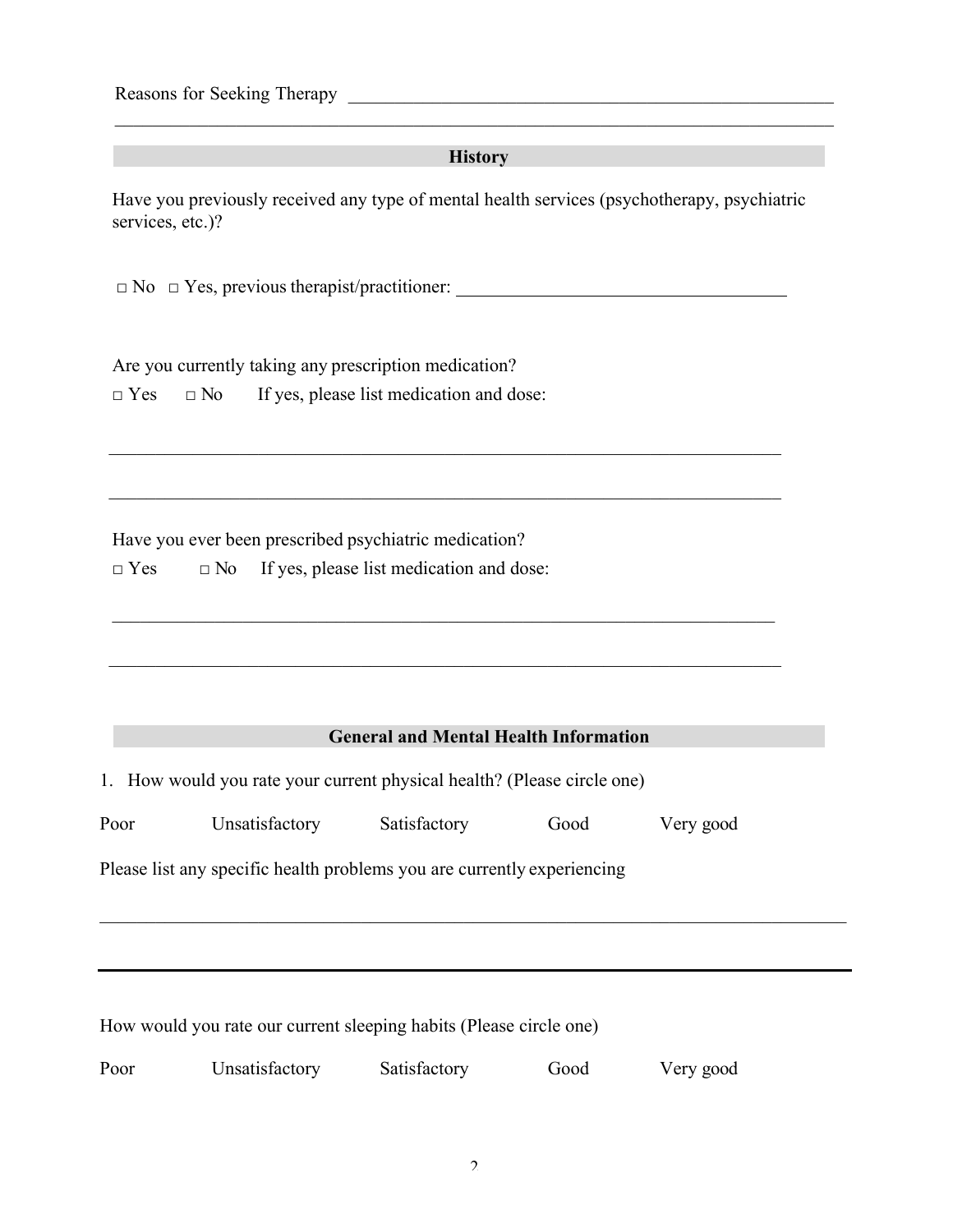Please list any specific sleep problems you are currently experiencing:

| 2. How many times per week do you generally exercise? __________________________                                      |                      |
|-----------------------------------------------------------------------------------------------------------------------|----------------------|
| 3. What types of exercise do you participate in?                                                                      |                      |
| 4. Please list any difficulties you experience with your appetite or eating problems:                                 |                      |
| <u> 1989 - Johann Harry Harry Harry Harry Harry Harry Harry Harry Harry Harry Harry Harry Harry Harry Harry Harry</u> |                      |
| 5. Are you currently experiencing overwhelming sadness, grief or depression? $\Box$ No $\Box$ Yes                     |                      |
| If yes, for approximately how long?                                                                                   |                      |
| 6. Are you currently experiencing anxiety, panics attacks or have any phobias? $\Box$ No $\Box$ Yes                   |                      |
| If yes, when did you begin experiencing this? ___________________________________                                     |                      |
| Are you currently experiencing any chronic pain? $\Box$ No $\Box$ Yes                                                 |                      |
|                                                                                                                       |                      |
| 7. Do you drink alcohol more than once a week? $\Box$ No $\Box$ Yes Times a week: ______                              |                      |
| 8. Do you use recreational drugs?                                                                                     | $\Box$ No $\Box$ Yes |
|                                                                                                                       |                      |
| 9. Are you currently in a romantic relationship? $\Box$ No $\Box$ Yes                                                 |                      |
| If yes, for how long?                                                                                                 |                      |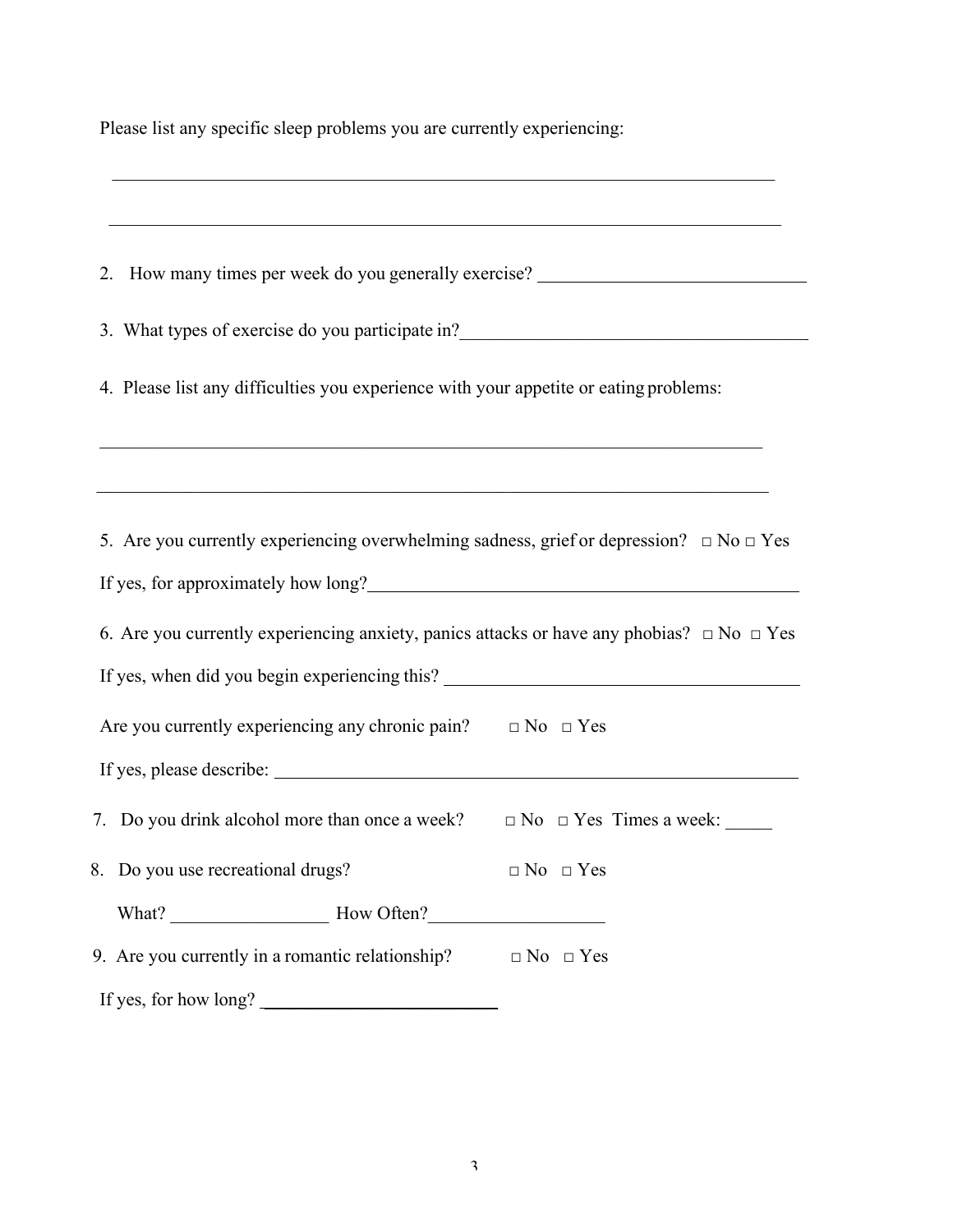On a scale of 1-10 (with 1 being poor and 10 being exceptional), how would you rate your relationship?

 $\mathcal{L}_\text{max}$  , and the contribution of the contribution of the contribution of the contribution of the contribution of the contribution of the contribution of the contribution of the contribution of the contribution of t

 $\mathcal{L}_\text{max}$  and  $\mathcal{L}_\text{max}$  and  $\mathcal{L}_\text{max}$  and  $\mathcal{L}_\text{max}$  and  $\mathcal{L}_\text{max}$  and  $\mathcal{L}_\text{max}$ 

1 2 3 4 5 6 7 8 9 10

What significant life changes or stressful events have you experienced recently?

## **Family Mental Health History**

In the section below, identify if there is a family history of any of the following. If yes, please indicate the family member's relationship to you in the space provided (e.g. Father, grandmother, uncle, etc.)

|                               | Please Circle | <b>Identify Family Member</b> |
|-------------------------------|---------------|-------------------------------|
| Alcohol/Substance Abuse       | yes / no      |                               |
| Anxiety                       | yes / no      |                               |
| Depression                    | yes / no      |                               |
| Domestic Violence             | yes / no      |                               |
| <b>Eating Disorders</b>       | yes / no      |                               |
| Obesity                       | yes / no      |                               |
| Obsessive Compulsive Behavior | yes / no      |                               |
| Schizophrenia                 | yes / no      |                               |
| Suicide Attempts              | yes / no      |                               |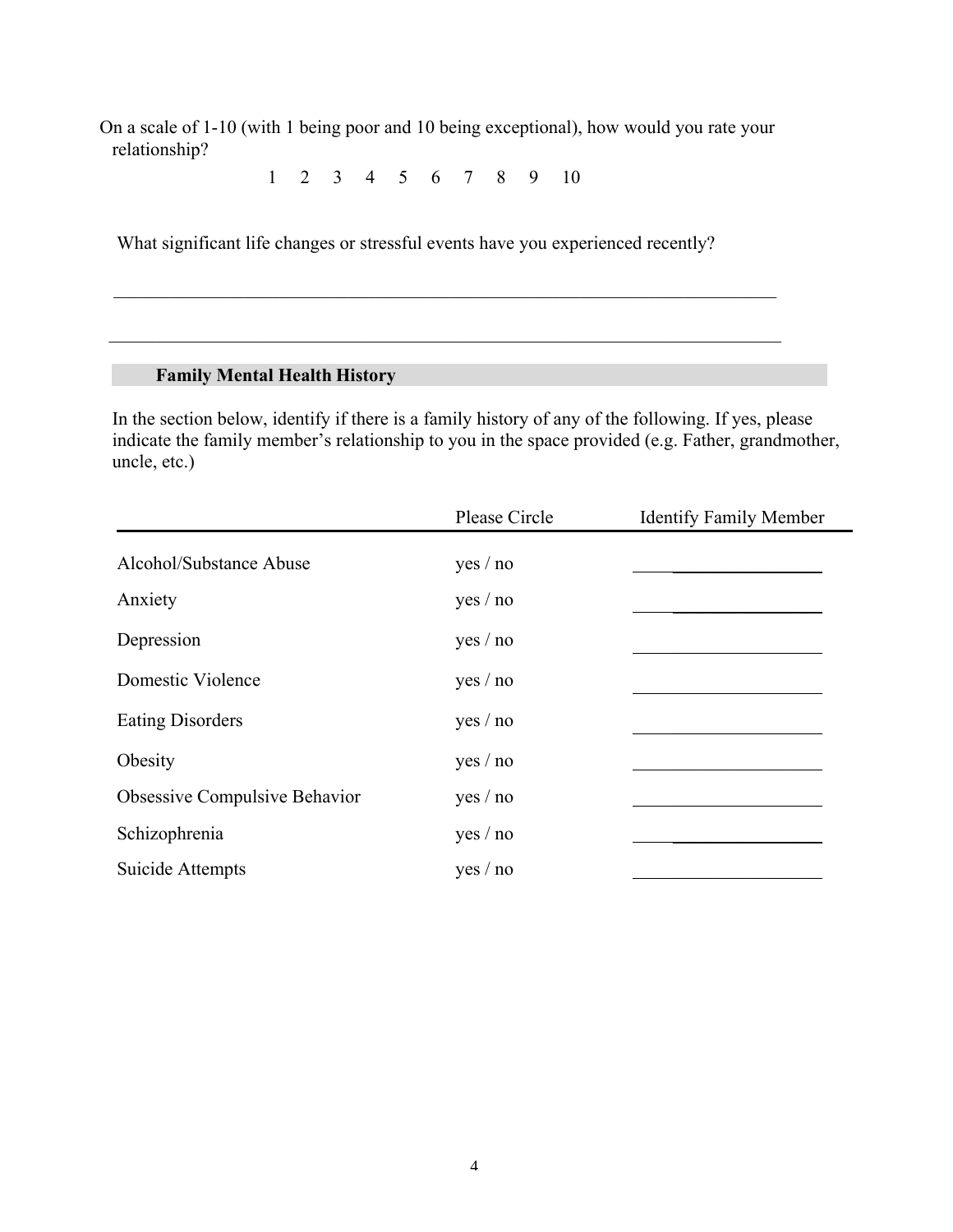| <b>Additional Information</b>                                                  |                      |
|--------------------------------------------------------------------------------|----------------------|
| 1. Are you currently employed?                                                 | $\Box$ No $\Box$ Yes |
| Where do you work? What is your job?                                           |                      |
|                                                                                |                      |
| Do you enjoy your work? Is there anything stressful about your current work?   |                      |
|                                                                                |                      |
| 2. Do you consider yourself to be spiritual or religious? $\Box$ No $\Box$ Yes |                      |
|                                                                                |                      |
| What do you consider to be some of your strengths?                             |                      |
|                                                                                |                      |
| 3. What do you consider to be some of your weaknesses?                         |                      |
| 4. Have you been in psychotherapy before?                                      | $\Box$ No $\Box$ Yes |
| If yes, how long?                                                              |                      |
| 5. What would you like to accomplish out of your time in therapy?              |                      |

 $\mathcal{L}_\text{max} = \mathcal{L}_\text{max} = \mathcal{L}_\text{max} = \mathcal{L}_\text{max} = \mathcal{L}_\text{max} = \mathcal{L}_\text{max} = \mathcal{L}_\text{max} = \mathcal{L}_\text{max} = \mathcal{L}_\text{max} = \mathcal{L}_\text{max} = \mathcal{L}_\text{max} = \mathcal{L}_\text{max} = \mathcal{L}_\text{max} = \mathcal{L}_\text{max} = \mathcal{L}_\text{max} = \mathcal{L}_\text{max} = \mathcal{L}_\text{max} = \mathcal{L}_\text{max} = \mathcal{$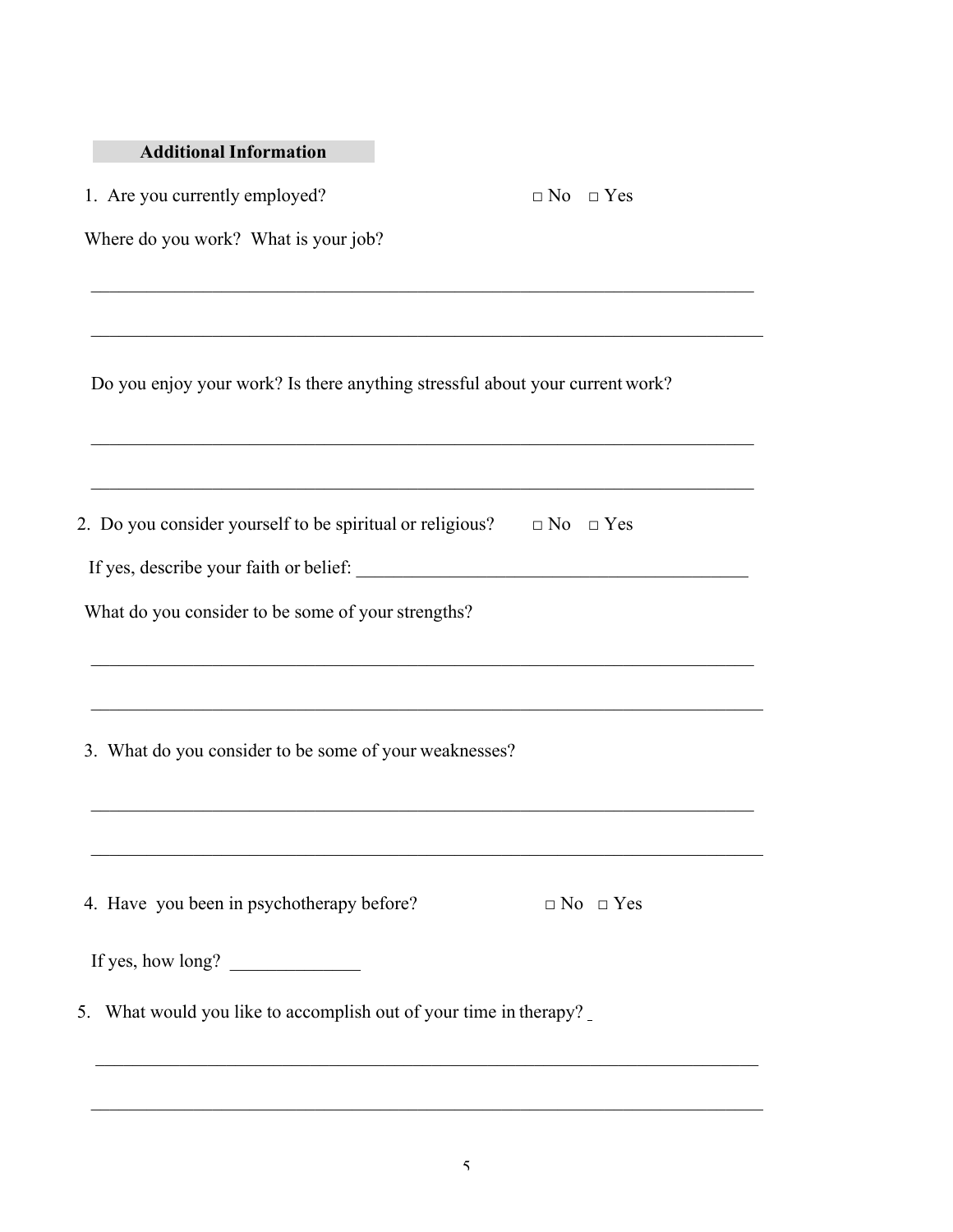Form III - HIPAA Notice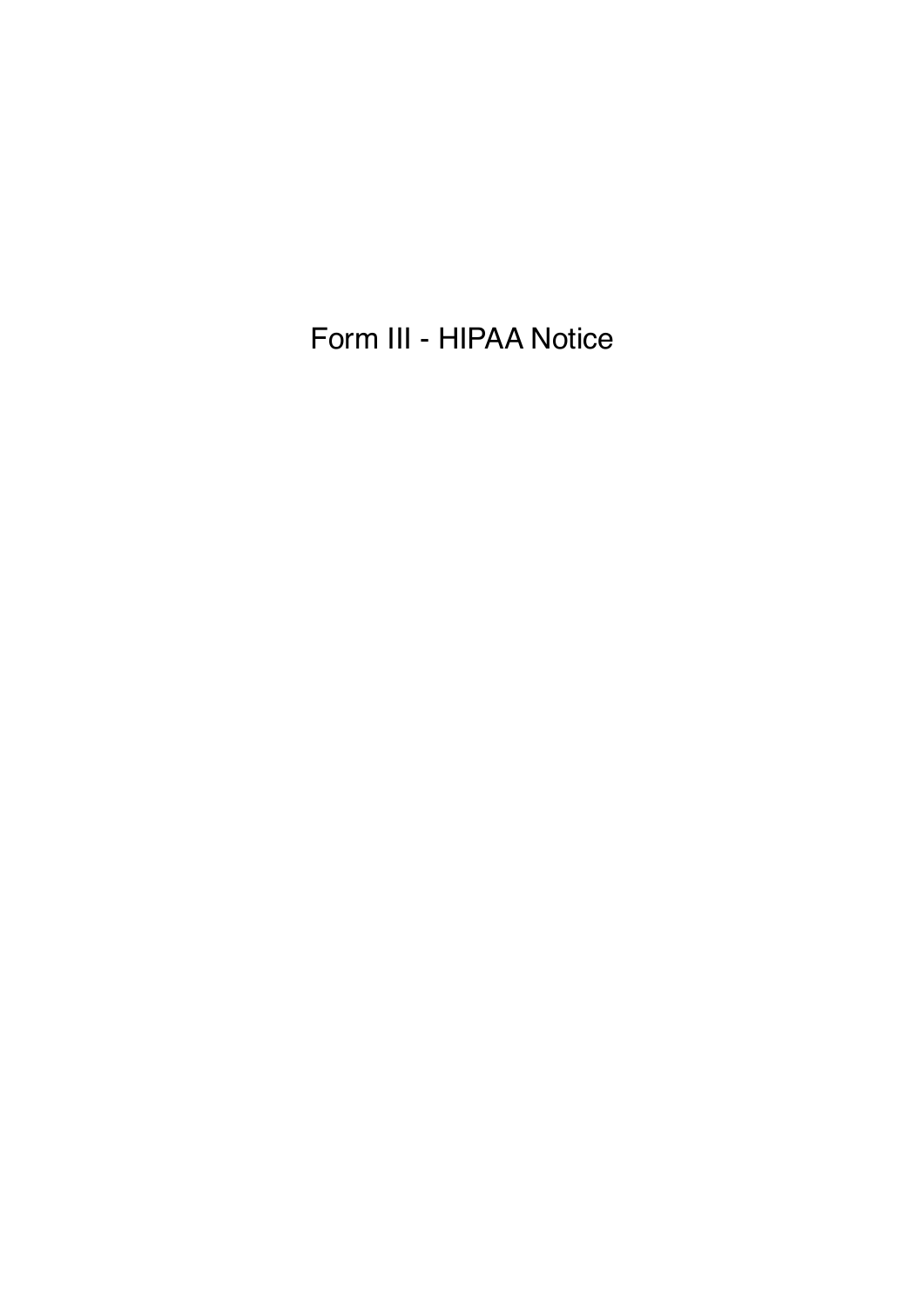## **JAMES F. BATTAGLIA, PH.D. PSYCHOLOGIST NEW YORK**

## **Notice of Psychologist's Policies and Practices to Protect the Privacy of Your Health Information**

THIS NOTICE DESCRIBES HOW PSYCHOLOGICAL AND MEDICAL INFORMATION ABOUT YOU MAY BE USED AND DISCLOSED AND HOW YOU CAN GET ACCESS TO THIS INFORMATION. PLEASE REVIEW IT CAREFULLY.

#### **I. Uses and Disclosures for Treatment, Payment, and Health Care Operations**

James F. Battaglia, Ph.D., hereafter referred to as "I," may *use* or *disclose* your *protected health information (PHI)*, for *treatment*, *payment*, and *health care operations* purposes with your consent. To help clarify these terms, here are some definitions:

- "*PHI*" refers to information in your health record that could identify you.
- "*Treatment, Payment and Health Care Operations*"

- *Treatment* is when I provide, coordinate or manage your health care and other services related to your health care. An example of treatment would be when I consult with another health care provider, such as your family physician or another psychologist. - *Payment* is when I obtain reimbursement for your healthcare. Examples of payment are when I disclose your PHI to your health insurer to obtain reimbursement for your health care or to determine eligibility or coverage.

- *Health Care Operations* are activities that relate to the performance and operation of my practice. Examples of health care operations are quality assessment and improvement activities, business-related matters such as audits and administrative services, and case management and care coordination.

- "*Use*" applies only to activities within my office such as sharing, employing, applying, utilizing, examining, and analyzing information that identifies you.
- "*Disclosure*" applies to activities outside of my office, such as releasing, transferring, or providing access to information about you to other parties.

#### **II. Uses and Disclosures Requiring Authorization**

I may use or disclose PHI for purposes outside of treatment, payment, and health care operations when your appropriate authorization is obtained. An "*authorization*" is written permission above and beyond the general consent that permits only specific disclosures. In those instances when I am asked for information for purposes outside of treatment, payment and health care operations, I will obtain an authorization before releasing psychotherapy notes. "*Psychotherapy notes*" are notes I have made about our conversation during a private, group, joint, or family counseling session, which I have kept separate from the rest of your medical record. These notes are given a greater degree of protection than PHI.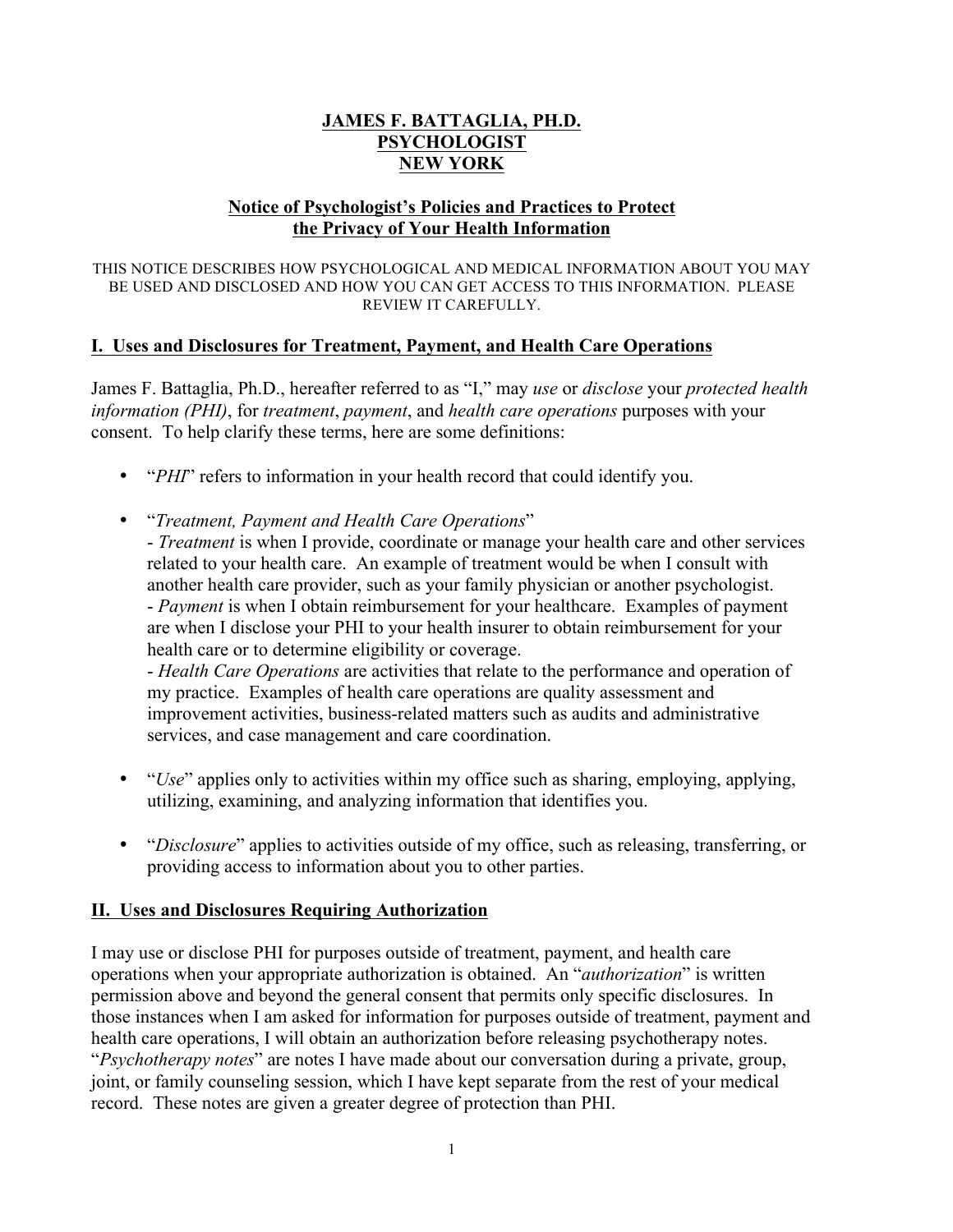You may revoke all such authorizations (of PHI or psychotherapy notes) at any time, provided each revocation is in writing. You may not revoke an authorization to the extent that (1) I have relied on that authorization; or (2) if the authorization was obtained as a condition of obtaining insurance coverage, and the law provides the insurer the right to contest the claim under the policy.

## **III. Uses and Disclosures with Neither Consent nor Authorization**

I may use or disclose PHI without your consent or authorization in the following circumstances:

- **Child Abuse:** If I have reasonable cause to believe that a child has been abused or neglected, I am required by law to report such information within 24 hours to the NYC Administration for Children's Services.
- •
- **Adult and Domestic Abuse:** If I have reasonable cause to believe that an elderly or disabled adult has been abused, neglected, or exploited, I am required by law to report this information to the county adult protective services provider .
- **Health Oversight:** If the New York State Board of Psychological Examiners issues a subpoena, I may be compelled to testify before the Board and produce your relevant records and papers.
- **Judicial or administrative proceedings:** If you are involved in a court proceeding and a request is made for information about the professional services that I have provided you and/or the records thereof, such information is privileged under state law, and I must not release this information without written authorization from you or your legally appointed representative, or a court order. This privilege does not apply when you are being evaluated for a third party or where the evaluation is court ordered. I will inform you in advance if this is the case.
- **Serious Threat to Health or Safety:** If you communicate to me a threat of imminent serious physical violence against yourself or a readily identifiable victim and I believe you intend to carry out that threat, I must take steps to warn and protect. I also must take such steps if I believe you intend to carry out such violence, even if you have not made a specific verbal threat. The steps I take to warn and protect may include arranging for you to be admitted to a psychiatric unit of a hospital or other health care facility, advising the police of your threat and the identity of the intended victim, warning the intended victim or his or her parents if the intended victim is under 18, and warning your parents if you are under 18.
- **Worker's Compensation:** If you file a worker's compensation claim, I may be required to release relevant information from your mental health records to a participant in the worker's compensation case, a reinsurer, the health care provider, medical and non-medical experts in connection with the case, the Division of Worker's Compensation or the Compensation Rating and Inspection Bureau.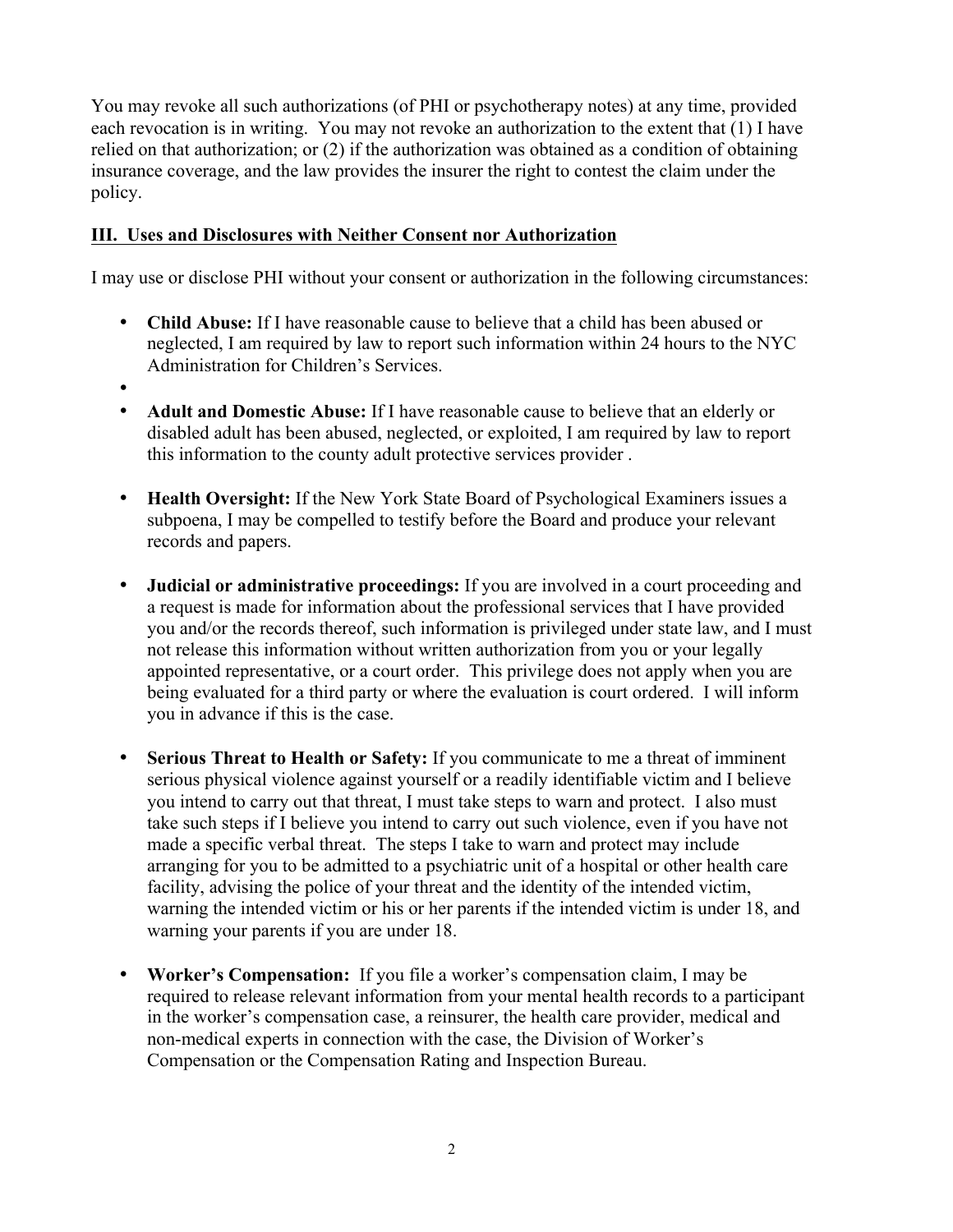## **IV. Patient's Rights and Psychologists Duties**

## **Patient's Rights:**

- *Right to Request Restrictions* You have the right to request restrictions on certain uses and disclosures of protected health information about you. However, I am not required to agree to a restriction you request.
- *Right to Receive Confidential Communications by Alternative Means and at Alternative Locations* - You have the right to request and receive confidential communications of PHI by alternative means and at alternative locations. (For example, you may not want a family member to know that you are seeing me. Upon your request, I will send your bills to another address.)
- *Right to Inspect and Copy* You have the right to inspect or obtain a copy (or both) of PHI and psychotherapy notes in my mental health and billing records used to make decisions about you for as long as the PHI is maintained in the record. I may deny your access to PHI under certain circumstances, but in some cases you may have this decision reviewed. On your request, I will discuss with you the details of the request and denial process.
- *Right to Amend* You have the right to request an amendment of PHI for as long as the PHI is maintained in the record. I may deny your request. On your request I will discuss with you the details of the amendment process.
- *Right to an Accounting* You generally have the right to receive an accounting of disclosures of PHI for which you have neither provided consent nor authorization (as described in Section III of this Notice.) On your request, I will discuss with you the details of the accounting process.
- *Right to a Paper Copy* You have the right to obtain a paper copy of the notice from me upon request, even if you have agreed to receive the notice electronically.

## **Psychologist's Duties:**

- I am required by law to maintain the privacy of PHI and to provide you with a notice of my legal duties and privacy practices with respect to PHI.
- I reserve the right to change the privacy policies and practices described in this notice. Unless I notify you of such changes, however, I am required to abide by the terms currently in effect.
- If I revise my policies and procedures, I will notify you in person or by mail.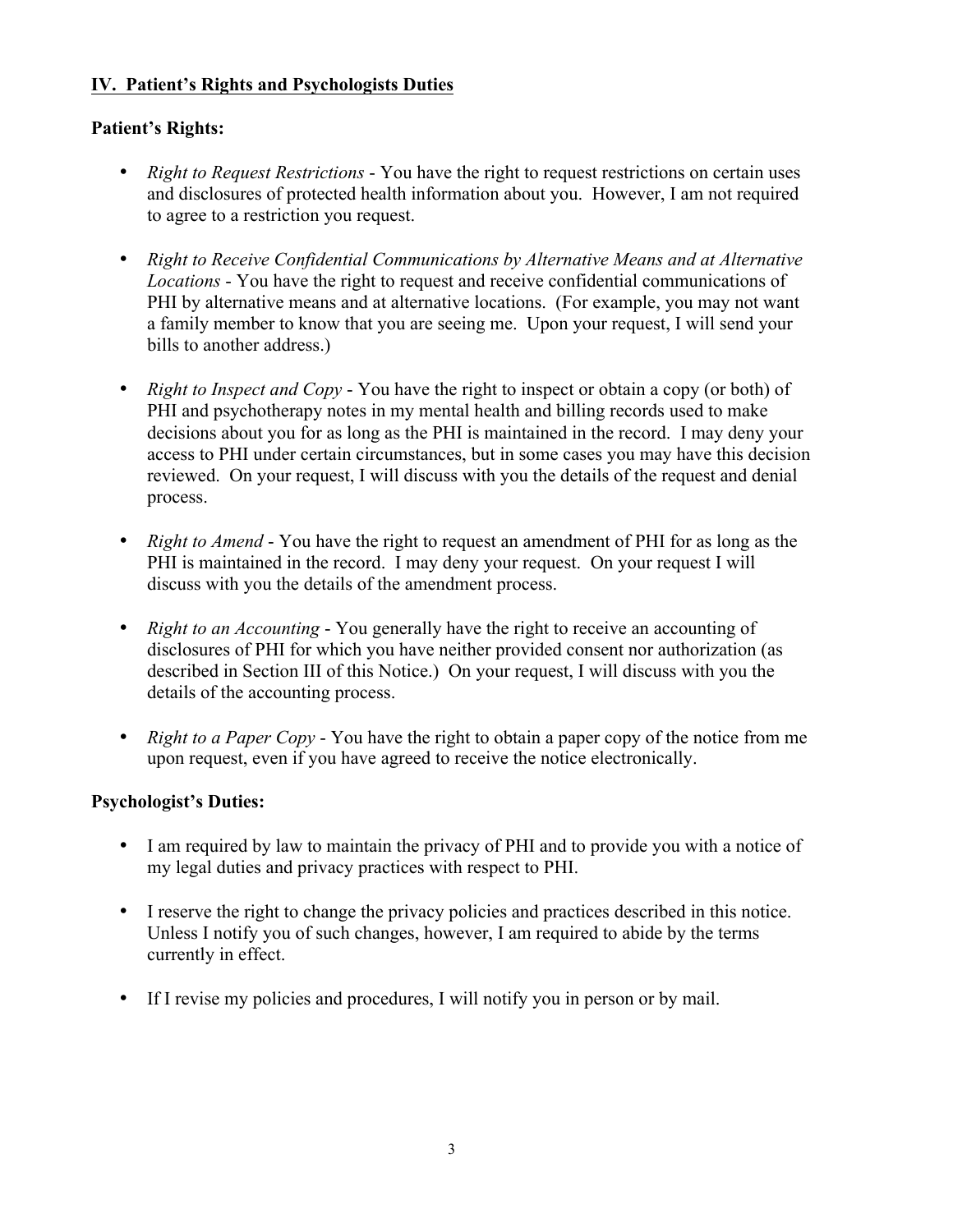## **V. Questions and Complaints**

If you have questions about this notice, disagree with a decision I make about access to your records, or have other concerns about your privacy rights, you may contact me, James Battaglia at 646-45-3377

If you believe that your privacy rights have been violated and wish to file a complaint with me, please contact:

New York's Professional Misconduct Enforcement System Complaint Hot Line:  $1-800-442-8106$  or conduct@mail.nysed.gov

You have specific rights under the Privacy Rule. I will not retaliate against you for exercising your right to file a complaint.

## **VI. Effective Date**

This notice has gone into effect on the date signed.

Your signature on the signature page acknowledges that you have read and understood the information in this document and agree to abide by its terms during our professional relationship.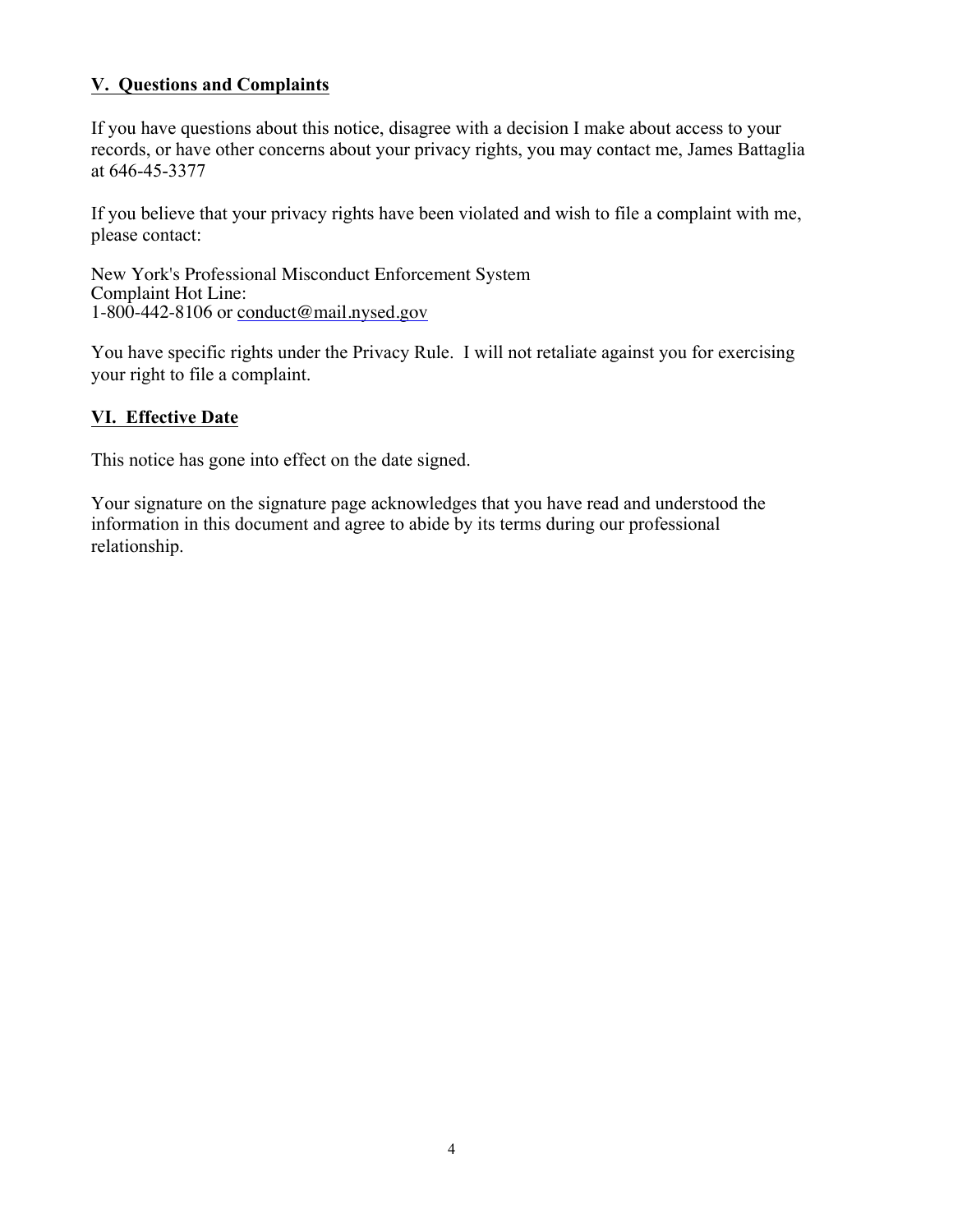## **Acknowledgement of Receipt of HIPAA Notice**

By your signature below, you indicate that you have received a copy of the "Notice of Psychologist's Policies and Practices to Protect the Privacy of Your Health Information" from James F. Battaglia, Ph.D.

 $\mathcal{L}_\text{max}$  and the contract of the contract of the contract of the contract of the contract of the contract of

 $\mathcal{L}_\text{max}$  , and the contribution of the contribution of the contribution of the contribution of the contribution of the contribution of the contribution of the contribution of the contribution of the contribution of t

Signature of Patient if 14 years or older Date

Print your name above Birthdate

Signature of Parent/Guardian if pt. is under 18 years

 $\mathcal{L}_\text{max}$  and  $\mathcal{L}_\text{max}$  and  $\mathcal{L}_\text{max}$  and  $\mathcal{L}_\text{max}$ 

 $\mathcal{L}_\text{max}$  , and the set of the set of the set of the set of the set of the set of the set of the set of the set of the set of the set of the set of the set of the set of the set of the set of the set of the set of the Signature of other Parent/Guardian if Joint Custody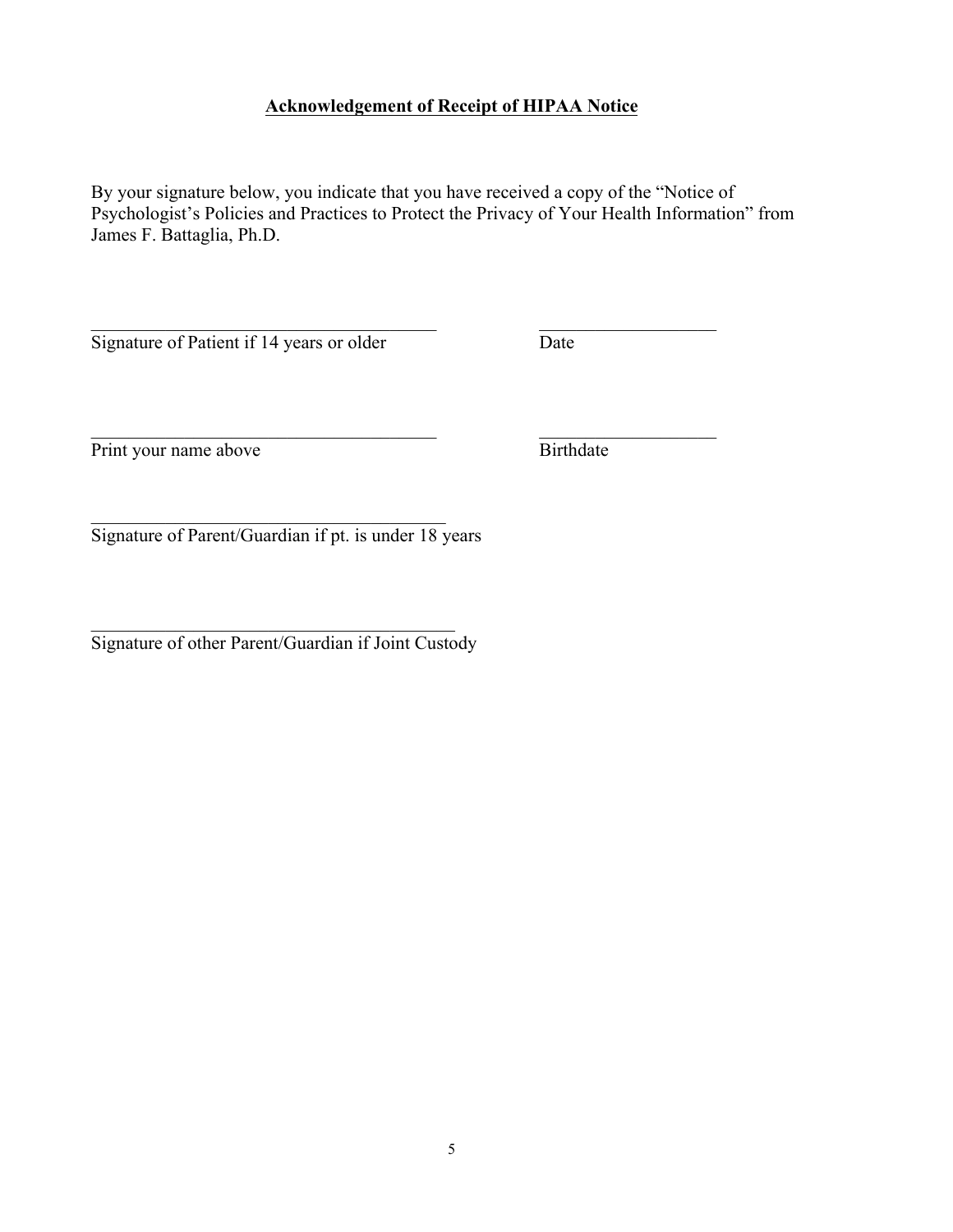Form IV - Health Insurance Claim Form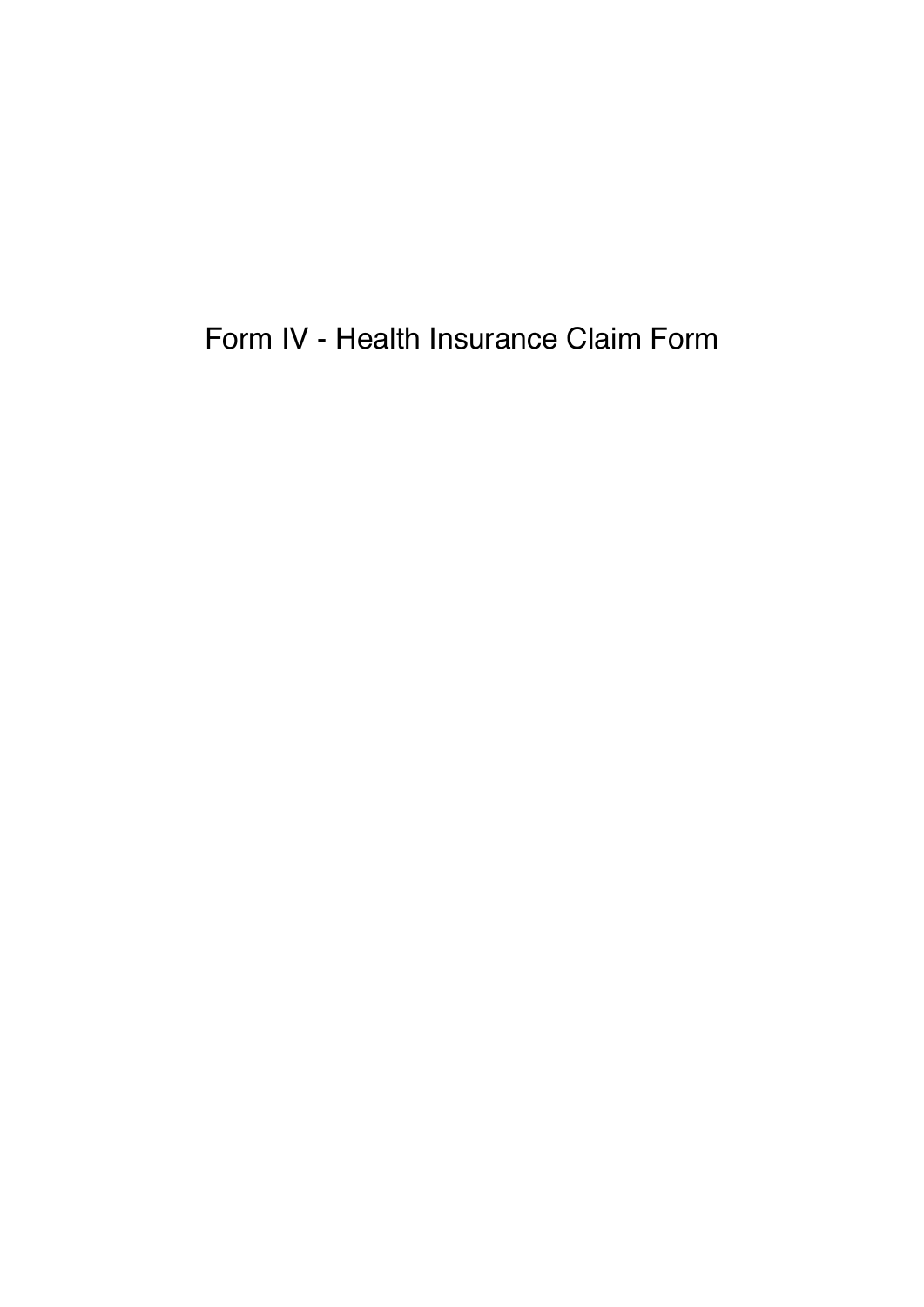

## **HEALTH INSURANCE CLAIM FORM**

APPROVED BY NATIONAL UNIFORM CLAIM COMMITTEE (NUCC) 02112

| PICA                                                                                                                                                                             |                                                                                                   | <b>PICA</b>                                                                                                                            |                                 |
|----------------------------------------------------------------------------------------------------------------------------------------------------------------------------------|---------------------------------------------------------------------------------------------------|----------------------------------------------------------------------------------------------------------------------------------------|---------------------------------|
| <b>CHAMPVA</b><br>1. MEDICARE<br><b>MEDICAID</b><br><b>TRICARE</b><br>(Member ID#)                                                                                               | GROUP<br>HEALTH PLAN<br>FECA<br>BLK LUNG<br>(1D#)<br>(D#)<br>(1D#)                                | OTHER   1a. INSURED'S I.D. NUMBER<br>(For Program in Item 1)                                                                           |                                 |
| 2. R&BIENE病 NAME Meast hisme. First Mampedighte Initial)                                                                                                                         | 3. PATIENT'S BIRTH DATE<br><b>SEX</b><br>$MM$   $DD$<br>YY<br>F                                   | 4. INSURED'S NAME (Last Name, First Name, Middle Initial)                                                                              |                                 |
| 5. PATIENT'S ADDRESS (No., Street)                                                                                                                                               | 6. PATIENT RELATIONSHIP TO INSURED                                                                | 7. INSURED'S ADDRESS (No., Street)                                                                                                     |                                 |
|                                                                                                                                                                                  | Child <sup>1</sup><br>Other<br>Self<br>Spouse                                                     |                                                                                                                                        |                                 |
| <b>CITY</b>                                                                                                                                                                      | STATE   8. RESERVED FOR NUCC USE                                                                  | <b>STATE</b><br><b>CITY</b>                                                                                                            |                                 |
| <b>ZIP CODE</b><br>TELEPHONE (Indude Area Code)                                                                                                                                  |                                                                                                   | ZIP CODE<br>TELEPHONE (Indude Area Code)                                                                                               |                                 |
|                                                                                                                                                                                  |                                                                                                   |                                                                                                                                        |                                 |
| 9. OTHER INSURED'S NAME (Last Name, First Name, Middle Initial)                                                                                                                  | 10. IS PATIENT'S CONDITION RELATED TO:                                                            | 11. INSURED'S POLICY GROUP OR FECA NUMBER                                                                                              | PATIENT AND INSURED INFORMATION |
| a. OTHER INSURED'S POLICY OR GROUP NUMBER                                                                                                                                        | a. EMPLOYMENT? (Current or Previous)                                                              | a. INSURED'S DATE OF BIRTH MM   DD   YY<br><b>SEX</b>                                                                                  |                                 |
|                                                                                                                                                                                  | <b>YES</b><br><b>NO</b>                                                                           | FI<br>M                                                                                                                                |                                 |
| b. RESERVED FOR NUCC USE                                                                                                                                                         | b. AUTO ACCIDENT?<br><b>PLACE (State)</b>                                                         | b. OTHER CLAIM ID (Designated by NUCC)                                                                                                 |                                 |
| c. RESERVED FOR NUCC USE                                                                                                                                                         | <b>NO</b><br><b>YES</b><br>c. OTHER ACCIDENT?                                                     |                                                                                                                                        |                                 |
|                                                                                                                                                                                  | <b>YES</b><br><b>NO</b>                                                                           | C. INSURANCE PLAN NAME OR PROGRAM NAME                                                                                                 |                                 |
| d. INSURANCE PLAN NAME OR PROGRAM NAME                                                                                                                                           | 10d. CLAIM CODES (Designated by NUCC)                                                             | d. IS THERE ANOTHER HEALTH BENEFIT PLAN?                                                                                               |                                 |
|                                                                                                                                                                                  |                                                                                                   | <b>YES</b><br>If yes, complete items 9, 9a, and 9d.<br><b>NO</b>                                                                       |                                 |
| READ BACK OF FORM BEFORE COMPLETING & SIGNING THIS FORM.<br>12. PATIENT'S OR AUTHORIZED PERSON'S SIGNATURE I authorize the release of any medical or other information necessary |                                                                                                   | 13. INSURED'S OR AUTHORIZED PERSON'S SIGNATURE I authorize<br>payment of medical benefits to the undersigned physician or supplier for |                                 |
| to process this claim. I also request payment of government benefits either to myself or to the party who accepts assignment<br>below.                                           |                                                                                                   | services described below.                                                                                                              |                                 |
| <b>SIGNED</b>                                                                                                                                                                    | DATE                                                                                              | <b>SIGNED</b>                                                                                                                          |                                 |
| 14. DATE OF CURRENT ILLNESS, INJURY, or PREGNANCY (LMP)<br><b>MM</b><br>DD 1                                                                                                     | 15. OTHER DATE<br><b>DD</b><br><b>YY</b><br><b>MM</b><br>QUAL!                                    | 16. DATESPATIENT UNABLE TO WORK IN CURRENT OCCUPATION<br>MM<br><b>MM</b><br>DD <sub>1</sub>                                            |                                 |
| <b>QUAL</b><br>17. NAME OF REFERRING PROVIDER OR OTHER SOURCE<br>17a.                                                                                                            |                                                                                                   | <b>FROM</b><br>TO<br>18. HOSPITALIZATION DATES RELATED TO CURRENT SERVICES                                                             |                                 |
|                                                                                                                                                                                  | $17h$ NPI                                                                                         | DD.<br><b>MM</b><br><b>MM</b><br>DD.<br>YY<br><b>FROM</b><br><b>TO</b>                                                                 |                                 |
| 19. ADDITIONAL CLAIM INFORMATION (Designated by NUCC)                                                                                                                            |                                                                                                   | 20. OUTSIDE LAB?<br><b>\$CHARGES</b>                                                                                                   |                                 |
| 21. DIAGNOSIS OR NATURE OF ILLNESS OR INJURY Relate A-L to service line below (24E)                                                                                              |                                                                                                   | <b>NO</b><br>YES                                                                                                                       |                                 |
|                                                                                                                                                                                  | ICD Ind.                                                                                          | 22. RESUBMISSION CODE<br>ORIGINAL REF. NO.                                                                                             |                                 |
| c. I<br>А.<br>B.I<br>$F_{\rm c}$<br>G.                                                                                                                                           | D.<br>Н.                                                                                          | 23. PRIOR AUTHORIZATION NUMBER                                                                                                         |                                 |
| J. L<br><b>K.</b>                                                                                                                                                                |                                                                                                   |                                                                                                                                        |                                 |
| 24. A.<br>B.<br>DATE(S) OF SERVICE<br>C.<br>PLACE OF<br>From<br>To                                                                                                               | D. PROCEDURES, SERVICES, OR SUPPLIES<br>Е.<br>(Explain Unusual Circumstances)<br><b>DIAGNOSIS</b> | F.<br>G<br>H<br>EPSD T<br>Family<br>Plan<br>J.<br>DAYS<br><b>RENDERING</b><br>ID.<br>OR.                                               |                                 |
| <b>MM</b><br><b>DD</b><br>YY.<br><b>MM</b><br><b>DD</b><br>YY.<br><b>SERVICE EMG</b><br><b>CPT/HCPCS</b>                                                                         | <b>MODIFIER</b><br><b>PONTER</b>                                                                  | PROVIDER ID. #<br>\$ CHARGES<br>QUAL<br><b>UNITS</b>                                                                                   |                                 |
|                                                                                                                                                                                  |                                                                                                   | <b>NPI</b>                                                                                                                             |                                 |
|                                                                                                                                                                                  |                                                                                                   |                                                                                                                                        |                                 |
|                                                                                                                                                                                  |                                                                                                   | <b>NPI</b>                                                                                                                             |                                 |
|                                                                                                                                                                                  |                                                                                                   | <b>NPI</b>                                                                                                                             |                                 |
|                                                                                                                                                                                  |                                                                                                   |                                                                                                                                        |                                 |
|                                                                                                                                                                                  |                                                                                                   | <b>NPI</b>                                                                                                                             |                                 |
|                                                                                                                                                                                  |                                                                                                   | <b>NPI</b>                                                                                                                             | PHYSICIAN                       |
|                                                                                                                                                                                  |                                                                                                   |                                                                                                                                        |                                 |
| 25. FEDERAL TAX I.D. NUMBER<br><b>SSN EIN</b><br>26. PATIENT'S ACCOUNT NO.                                                                                                       |                                                                                                   | <b>NPI</b><br>28. TOTAL CHARGE<br>29. AMOUNT PAID<br>30. Rsvd.for NUCC Use                                                             |                                 |
|                                                                                                                                                                                  | 27. ACCEPT ASSIGNMENT?<br>(For govt claims, see back)<br><b>YES</b><br> NO                        | $\mathfrak{F}$<br>\$                                                                                                                   |                                 |
| 31. SIGNATURE OF PHYSICIAN OR SUPPLIER<br><b>INCLUDING DEGREES OR CREDENTIALS</b>                                                                                                | 32. SERVICE FACILITY LOCATION INFORMATION                                                         | 33. BILLING PROVIDER INFO & PH #                                                                                                       |                                 |
| (I certify that the statements on the reverse<br>apply to this bill and are made a part thereof.)                                                                                |                                                                                                   |                                                                                                                                        |                                 |
|                                                                                                                                                                                  |                                                                                                   |                                                                                                                                        |                                 |
| a.<br><b>SIGNED</b><br><b>DATE</b>                                                                                                                                               | D.<br>NM                                                                                          | lo.<br>a.<br>NPI                                                                                                                       |                                 |
|                                                                                                                                                                                  |                                                                                                   |                                                                                                                                        |                                 |

NUCC Instruction Manual available at www nucc org *PLEASE PRINT OR TYPE* 

APPROVED OMB-0938-1197 FORM 1500 (02-12)

**a: w** 

**a:**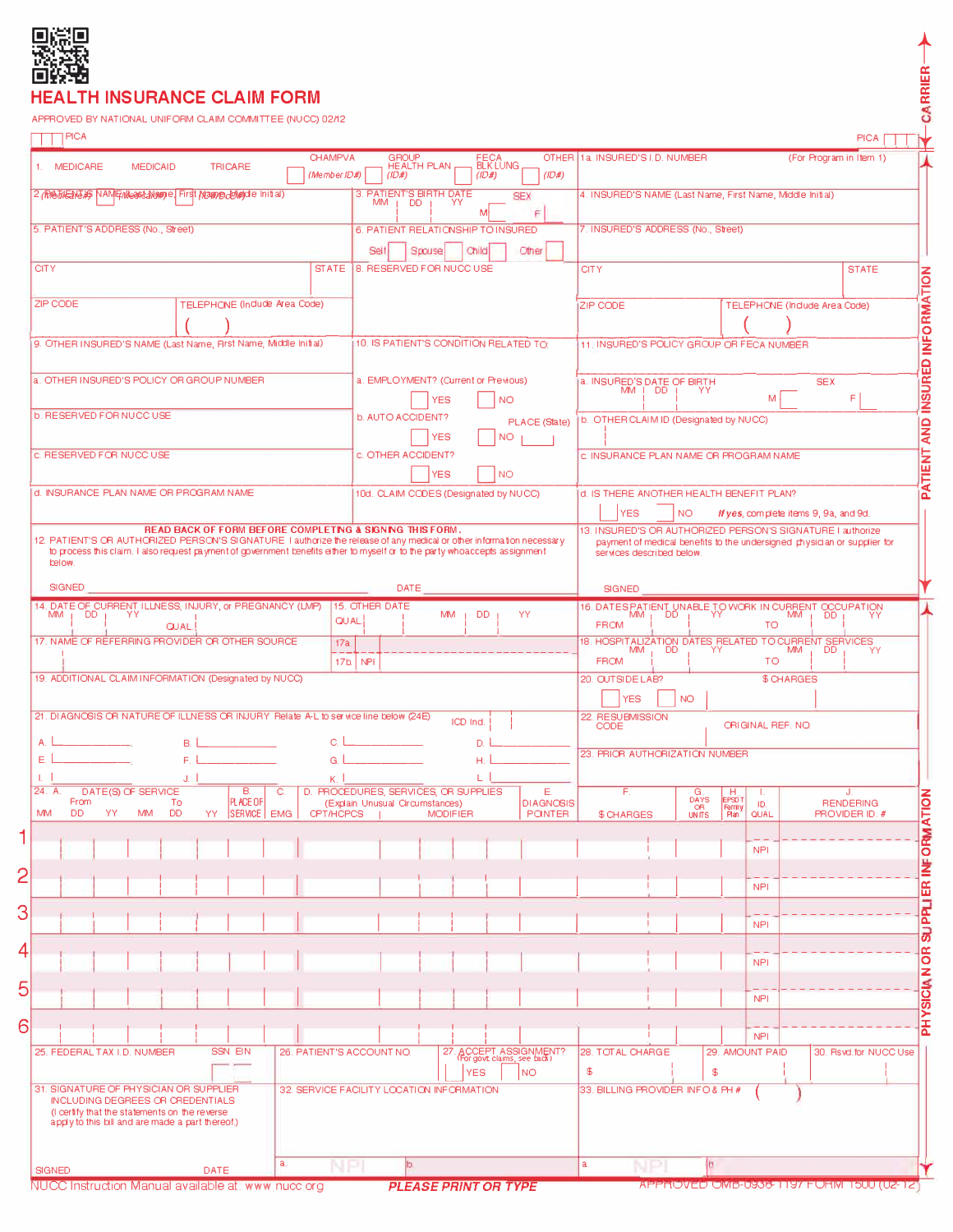Form V - Cancellation Policy